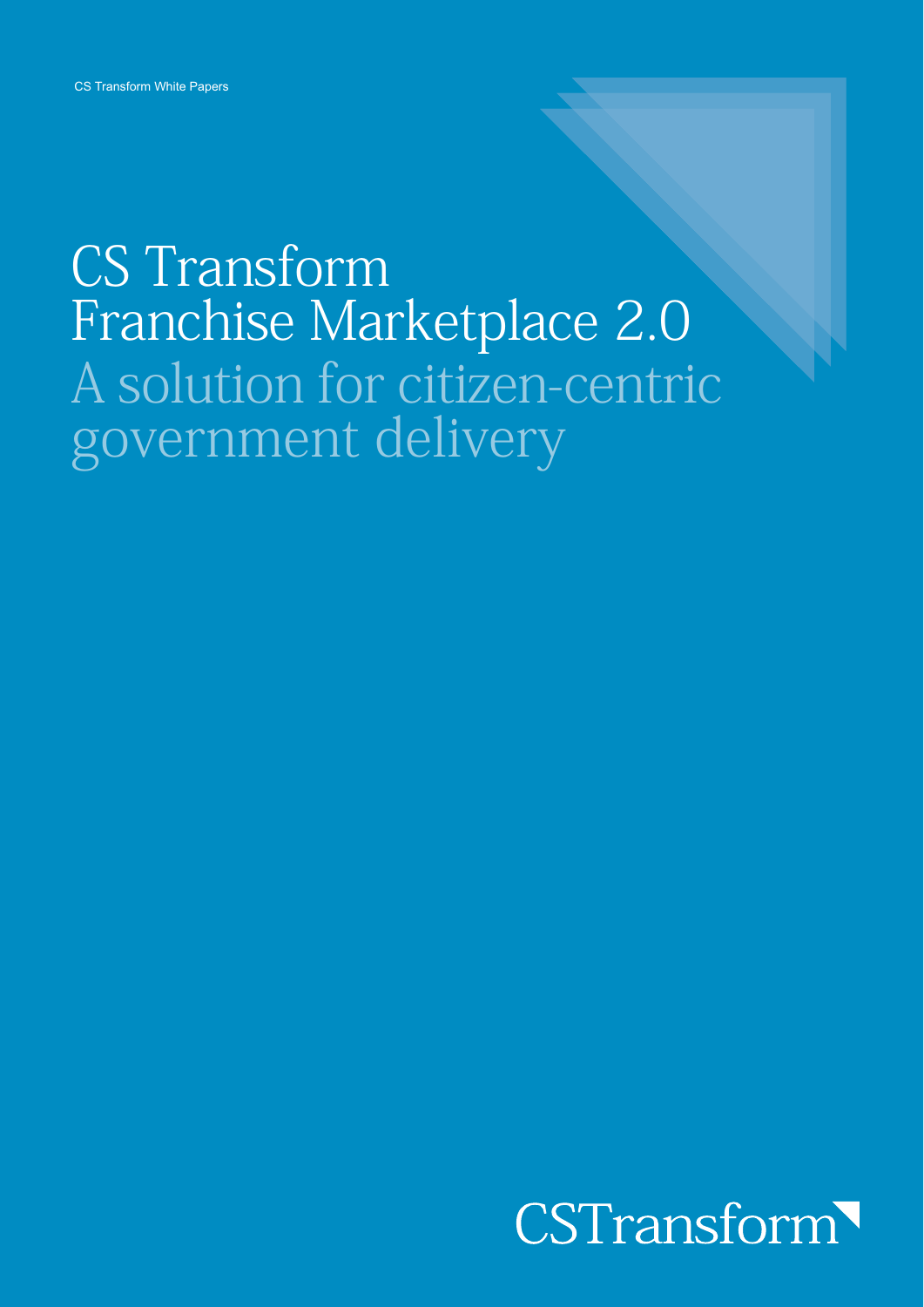### Contents

| Introduction                                                                                                                                                                         | 2                             |
|--------------------------------------------------------------------------------------------------------------------------------------------------------------------------------------|-------------------------------|
| Some of the challenges governments face<br>Key challenges<br>• The developing needs of citizens<br>Disappointment with e-Government<br>• Cloud computing and Web 2.0                 | 3<br>3<br>3<br>3<br>3         |
| Responding to these challenges:<br>the Franchise Marketplace 2.0 solution<br>• What it is<br>• A unique solution<br>• Core principles<br>• Key features                              | 4<br>4<br>4<br>4<br>5         |
| How we can help                                                                                                                                                                      | 6                             |
| Appendix: case studies<br>• 'Ask Just Once' Programme - Government of South Australia<br>Directgov - UK<br>$\bullet$<br>• GovHK - Hong Kong<br>• Mojauprava - Croatia<br>• Abu Dhabi | 8<br>8<br>9<br>10<br>11<br>12 |

#### **Status of this White Paper**

This document is Version 1.0 of the White Paper, published in November 2009. We will keep its contents under review, posting updated versions of the White Paper at www.cstransform.com to reflect the ongoing development of this agenda and comments on this version by users and practitioners.

If you would like to comment on this document - or to find out more how CS Transform could help you deliver citizen-centric government - please email us at impact@cstransform.com.

© All rights reserved. CS Transform 2009. All trademarks and registered trademarks are acknowledged. We reserve the right to amend the contents of this document at any time. Publication date 19/11/09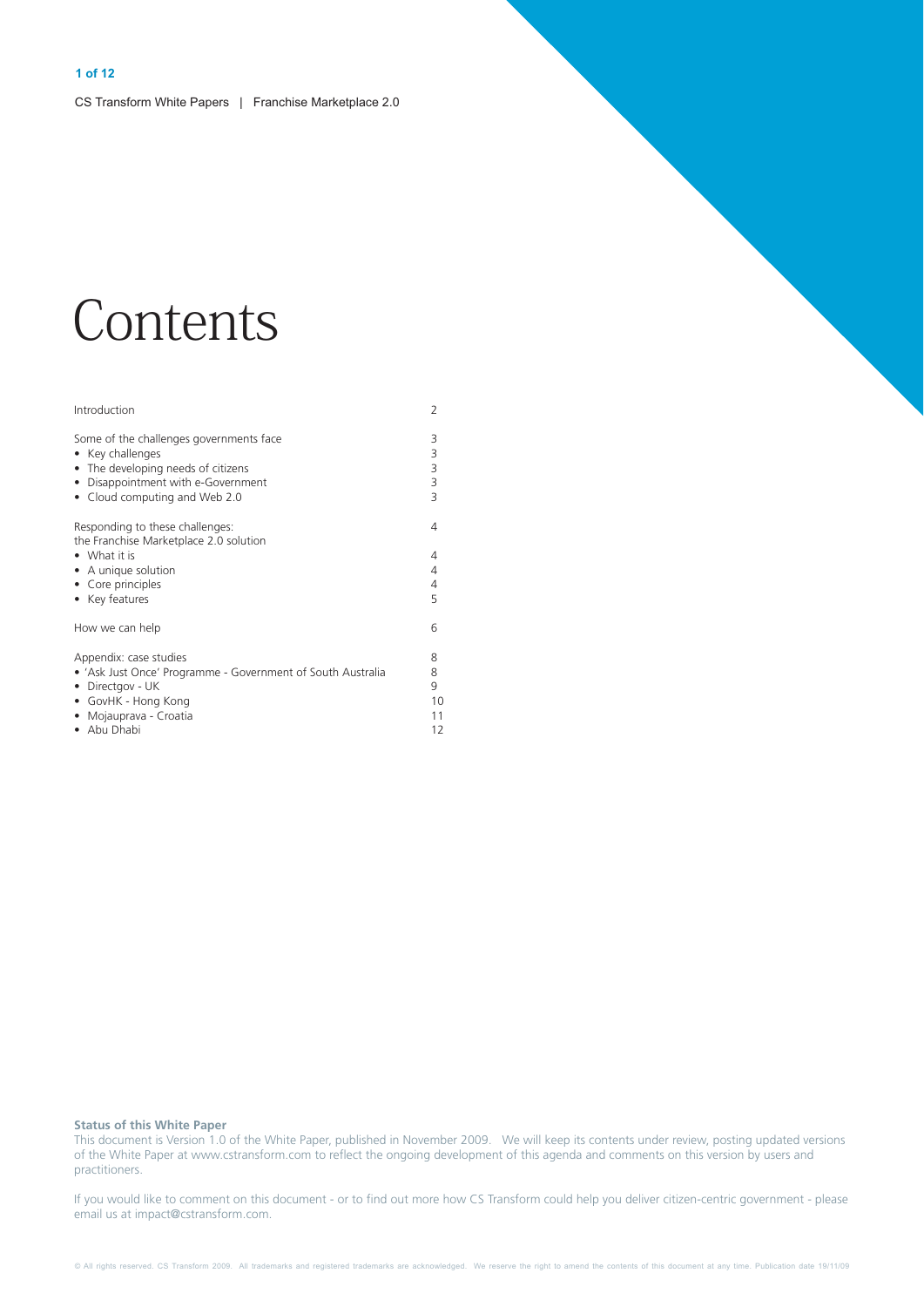### Introduction

CS Transform is a consulting business which is committed to helping governments deliver citizen service transformation. As part of that commitment, we are publishing a series of White Papers dedicated to understanding citizen service transformation and how governments can make it a reality. Our first White Paper - "Citizen Service Transformation: a manifesto for change in the delivery of public services" - sets out an overview of our approach, which has been built through working with over 35 governments around the world.

In this White Paper, we explore in more detail one of the central components of citizen service transformation: the business model for joining-up government through a one-stop, citizen-centric service.

Our first White Paper argued that, for the most part, the transition to egovernment has involved overlaying technology onto the existing business model of government: a business model based around unconnected silos, in which policy-making, budgets, accountability, decision-making and service delivery are all embedded within a vertically-integrated delivery chain based around specific government functions. The experience of governments around the world over the last two decades is that this simply does not work

A new business model is required, which is focused around citizens, and not the structure of government. The solution is Franchise Marketplace  $2.0.$ 

Since its original development for Directgov in the UK, this business model has been adopted by governments in Hong Kong, Croatia, South Australia, Abu Dhabi and Oueensland. The experience from all of these applications is now contained in CS Transform's Franchise Marketplace 2.0 solution. The solution is a detailed and fully-supported methodology for delivering citizen-centric government. Franchise Marketplace 2.0:

- Improves citizen satisfaction with government delivery
- Enables government to reduce the cost of service delivery
- Is low risk and low cost, using proven processes and technology

The Franchise Marketplace 2.0 solution is able to join-up government delivery and increase service quality to government customers. It does this by combining marketing and business operating disciplines from the commercial sector, with governance and operating processes that are designed specifically for a government environment. In addition, the Franchise Marketplace 2.0 solution:

- Provides an environment for mixed-economy delivery involving private and public sector organisations, and involvement of citizens
- Enables government to take advantage of Web 2.0 technologies in a trusted environment
- Is designed specifically to take full advantage of cloud computing environments
- Is technology neutral

This paper provides an introduction to the operating principles of the Franchise Marketplace model for delivery of citizen-centric government, and provides examples of the Model's implementation.

'Everything that the team at CS Transform said would happen has happened! They are extremely good at handling government people, as they know government inside out themselves. We have successfully used their roadmap to implement their detailed delivery model and have learnt a lot from working with them. I have no doubt they are the leaders in Citizen Centric service delivery.'

#### **Ian McConchie**

Programme Director for the Single Entry Point programme South Australia Government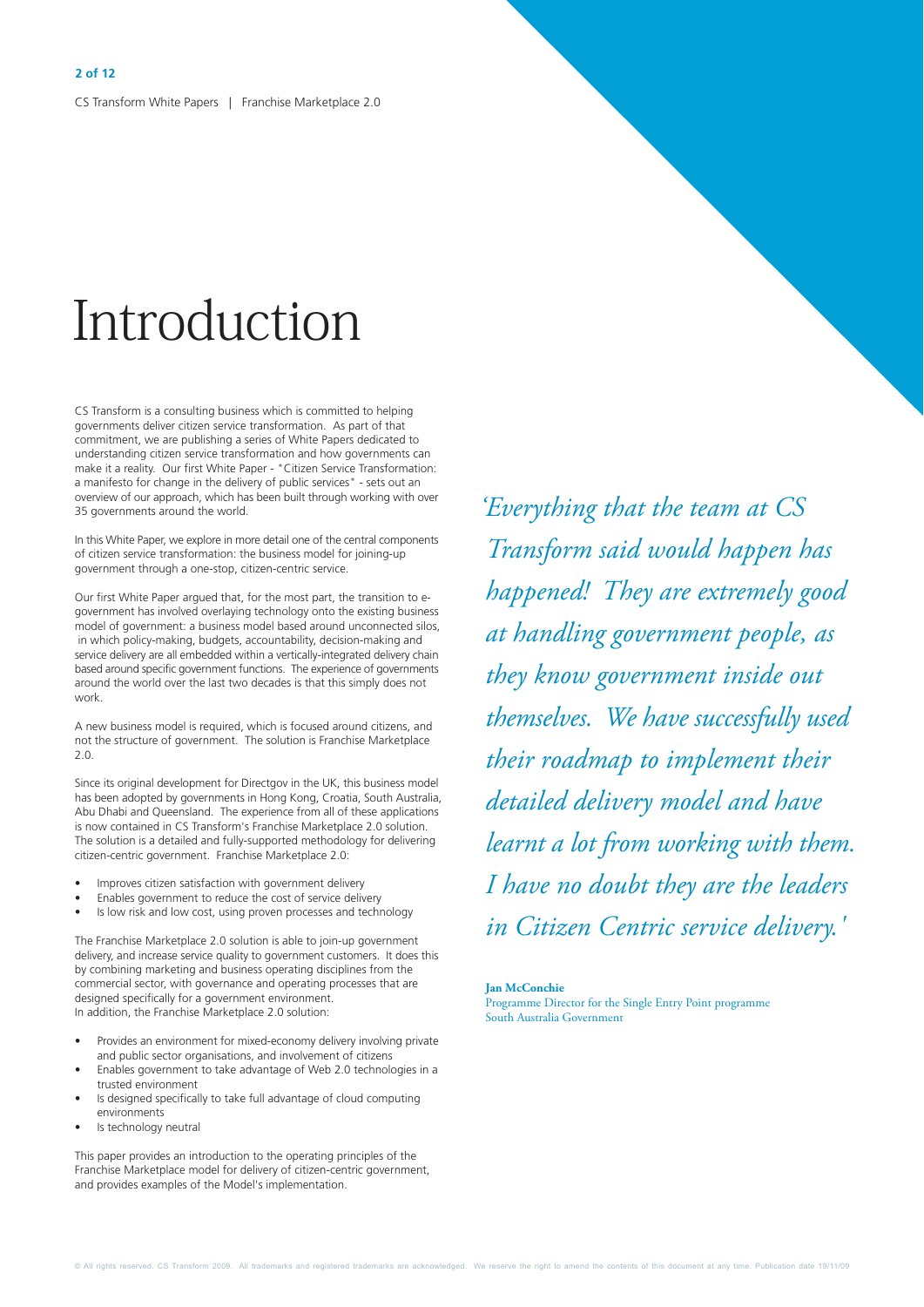### Some of the challenges governments face

#### **Key challenges**

Governments face two significant challenges:

- Citizen needs are changing they are demanding more, they want services to be better, they want things delivered faster and they are less tolerant of poor delivery
- Over the coming years, it seems inevitable that, most governments will have less money to meet growing citizen expectations

So governments are facing the significant challenge of delivering more for less - and very quickly.

On top of this, there are many governments, at all levels, that now strive to do their business in a more environmentally friendly way.

#### The developing needs of citizens

There is a growing consensus that citizen-centric government delivery is required in order to have a successful e-Government programme. Where governments are less certain is in what this means; both in terms of the impact on how governments do things, and what the end result is for citizens.

Key to delivering citizen-centric government, is understanding citizens' needs. There is a growing base of international research that shows one key requirement from citizens which seems to be common across all countries:

Citizens do not want to navigate the administrative or political structures of government in order to get information or consume public services. They want everything in one place - regardless of whether it is from central, regional or local government - and focused around their needs.

This is a fundamental and perfectly understandable requirement - but one that demands a profound change in the way governments deliver their services

#### **Disappointment with change-Government**

Technology is not the key to that fundamental change. While ICT has long offered the promise of being able to improve service delivery and reduce costs, the reality is that governments have spent huge amounts of money without being able to realise the benefits

An increasing number of governments are now starting to move away from "e-Government", and to address the much broader and more complex set of cultural and organisational changes which are needed if ICT is to deliver significant benefits in the public sector. This is the process which we call citizen service transformation, and the Franchise Marketplace 2.0 solution lies at the heart of that process.

#### Cloud computing and Web 2.0

Meanwhile, two new forms of technological innovation are emerging in the market place, each of which offers the promise of benefits. But - much like previous waves of technology - they each come with their own challenges

**Cloud computing** - the dynamically-scalable set of computing resources now being offered as a service over the Internet - may well be a watershed in the ICT marketplace, offering scope for significant efficiency savings in government ICT. But realisation of its key benefits will require a paradigm shift in governments' approach to information security. Possibly the biggest threat to the effective use of Cloud computing by governments is a desire to change it to fit in with current approaches to information security, and so lose a critical mass of its key benefits. More broadly, Cloud computing also requires governments to solve the governance and funding issues which have often hampered the use of shared services in a traditional noncloud environment

Similarly. Web 2.0 technologies open up potentially exciting new benefits - in this case, the promise of a more open, participative and innovative approach to public services. But again, governments are at present largely seeking to bolt such new technologies on to an old business model.

In both cases, new technology is opening up significant potential benefits, but governments will struggle to overcome those challenges without first addressing the need for significant business model innovation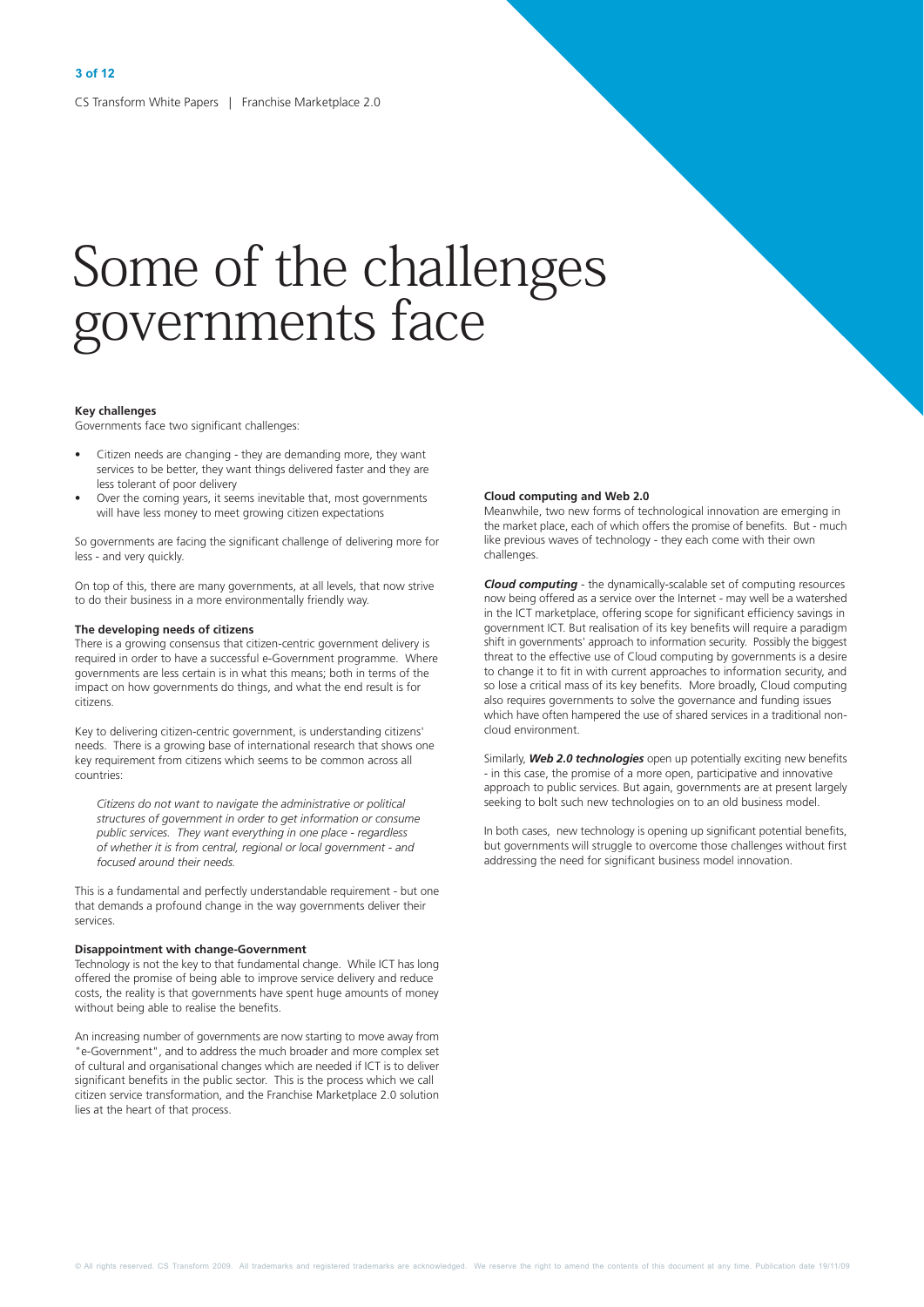# Responding to these<br>challenges:

### the Franchise Marketplace 2.0 solution

#### What it is

The Franchise Marketplace 2.0 solution, is a complete business solution for delivering customer-focused, citizen-centric government service delivery. It is unique in that it provides governments with a complete business model. implementation roadmap, and supporting collateral and applications.

#### Key deliverables are:

- Increased customer satisfaction
- Reduced cost of delivery

#### Key benefits are:

- Removes the need for customers to understand how government is organised
- Provides a better customer experience that generates higher take-up of e-services
- Enables government to join-up internally, across territories and vertically
- Provides a safe and efficient way of involving third sector, commercial organisations and individuals in government service delivery

#### Key features are:

- Proven
- I ow risk
- Technology neutral
- Fully supported
- Involves knowledge transfer for ongoing government implementation
- Licensable IP, training and support for use by local vendors
- Provides a common business platform for joined-up service delivery across all channels
- Designed to take advantage of Web 2.0 and Cloud computing environments

#### A unique solution

#### The CS Transform Marketplace 2.0 solution is based on three core components:

- An underpinning franchise-based business architecture
- Brand and marketing-led operating processes
- Detailed implementation and operating processes tailored for each anvernment

It is unique in a number of respects. In particular:

- It is designed specifically for the government sector
- It is business led not technology led
- Its implementation and operation are supported by detailed processes that are unique to each application - it is not simply a set of high-level principles which governments are left to interpret
- It is mature and proven having been used successfully in the UK for five years

We believe that it is the only turnkey solution for citizen-centric service delivery available to governments.

#### Core principles

There are seven core principles to the way in which the Franchise Marketplace 2.0 solution enables governments to transform their service delivery:

- Put in place a detailed business architecture supported by detailed  $1$ governance and delivery processes
- Do this using principles from a franchise business model, where many individual parts of a business operate in the same way in order to create a common and controlled customer experience
- Use marketing principles from the commercial sector specifically adapted for a government environment to enable government to understand and deliver against the needs of its customers
- Implement this in a phased and risk-averse way to build confidence and capacity inside government, typically over a four year period
- $\overline{5}$ Take full advantage of all the resources that are available inside and outside of government (the Delivery Community)
- Through this new business model, create an interoperable 'safe harbour'  $6<sup>1</sup>$ of content and transactional services that can be used by all parts of a government in a way that best meets the customers requirements. and which can also be used by across government entities (for examples at central, regional/provincial and local levels)
- 7. Leverage your existing technology assets. Franchise Marketplace 2.0 is a business solution. It is technology neutral, taking an incremental and pragmatic approach to the use of existing technology assets in government and to the introduction of any new technology that is required.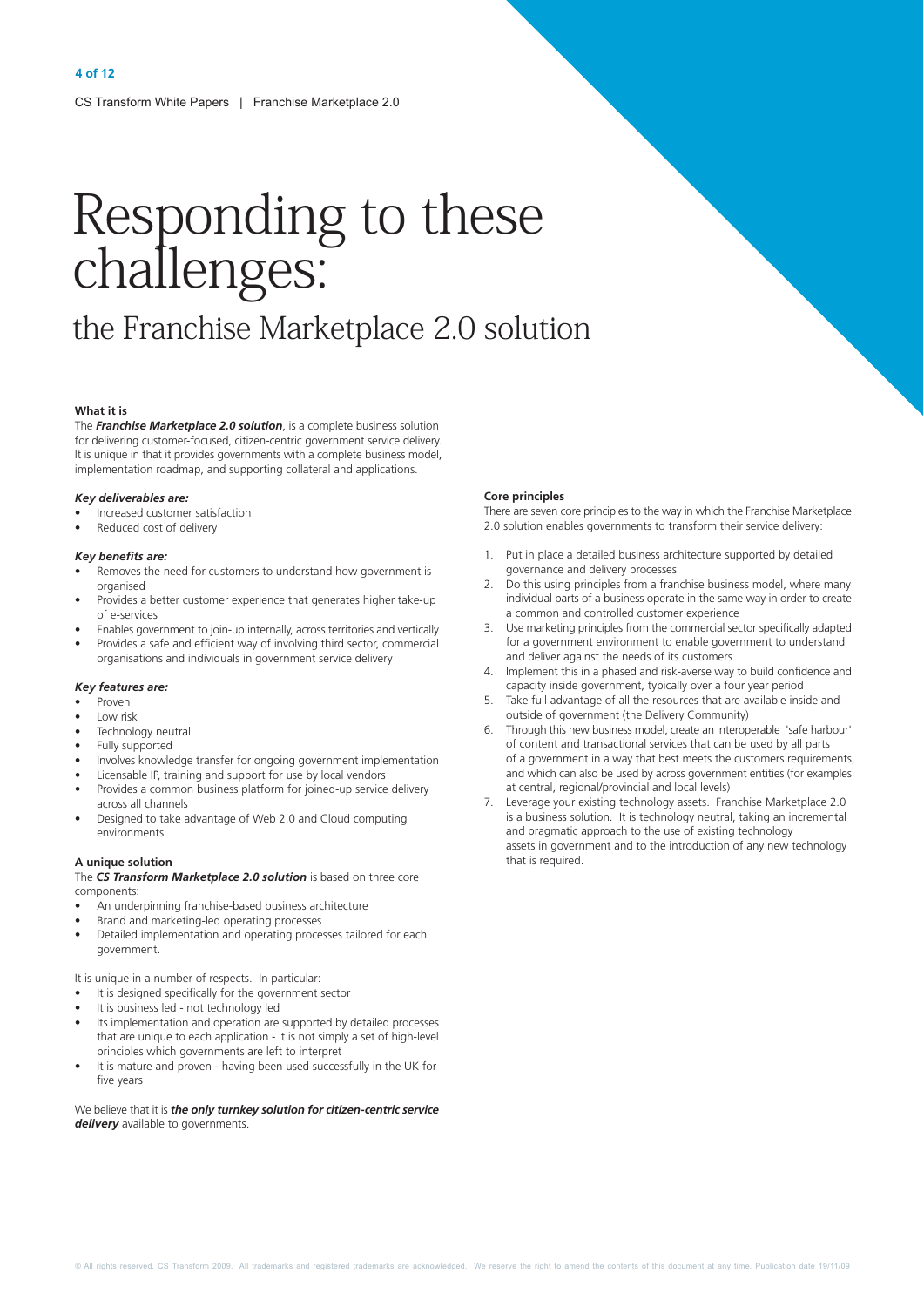#### **Key features**

The delivery architecture which flows from these principles is illustrated in the chart below:



Key features of the Franchise Marketplace 2.0 solution are as follows:

- The model puts into place a number of agile cross-government virtual "franchise businesses" based around customer segments (for example, older people, students, drivers, parents, disabled people - or, for businesses, start-ups, exporters, farmers etc). These franchises are responsible for implementing detailed processes for gaining full understanding of their customers' needs so that they can deliver quickly and adapt to changing requirements over time in order to deliver more customer centric services - which in turn, is proven to drive higher service take-up and greater customer satisfaction.
- Franchises provide a risk-averse operational structure that enables functionally-organised government agencies at national, regional and local to work together in a customer-focused "Delivery Community". They do this by:

Enabling government to create a "virtual" delivery structure focused on customer needs

Operating inside the existing structure of government (because they are owned and resourced by one of the existing "silos" which has a close link to the relevant customer segment)

Dividing the task into manageable chunks

Removing a single point of failure

Working to a new and precisely-defined operating model so as to ensure consistency

Working across government (and beyond) to manage the key risks to citizen-centric service delivery

Focusing on developing appropriate governance and delivery structures

- Franchises act as change agents inside government
- departments/agencies. Because Franchises are owned and operated by existing departments and agencies, they impact thinking and decision making inside them. They become change agents across government, with the ability to have an immediate positive impact on service quality and efficiency.
- The model is predicated on establishing a robust cross-government business case to drive the programme and benefit realisation from the outset
- The model enables a "mixed economy" of service provision: first, by providing a clear market framework within which private and voluntary sector service providers can repackage public sector content and services; and second by disseminating Web 2.0 approaches across government to make this simpler and cheaper at a technical level.
- The whole model is capable of being delivered using Cloud computing.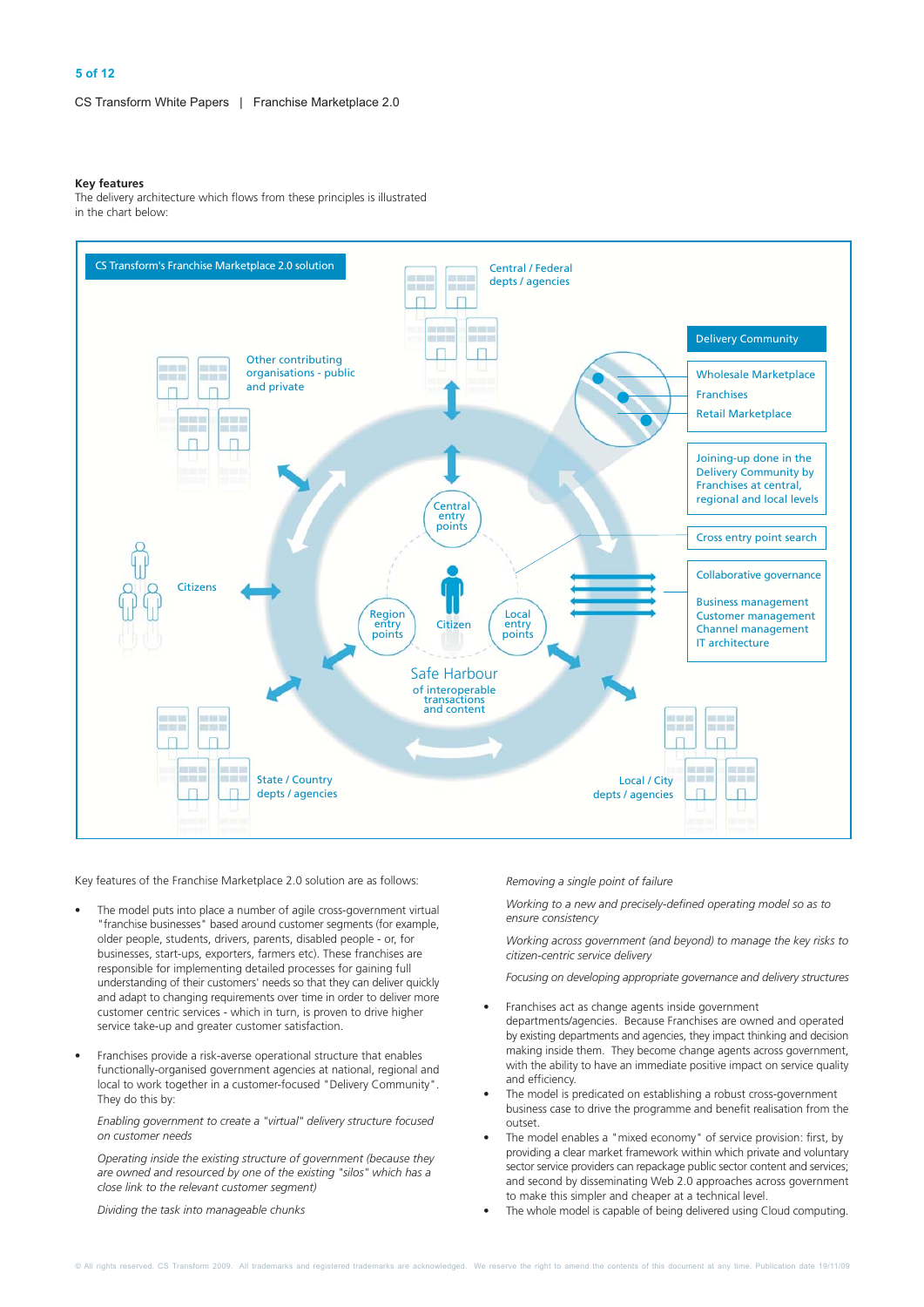### How we can help

Since its original creation in the UK for Directgov (www.directgov.uk) by the team at CS Transform, the franchise delivery model has been developed and refined. As well as in the UK, it has been used in whole or in part by governments in Australia, Europe, Asia and the Middle East. All the learning from this worldwide experience has now been brought together by CS Transform in Franchise Marketplace 2.0.

The Franchise Marketplace 2.0 solution provides governments with a complete set of products needed for successful implementation, including:

#### Roadmap:

- A blueprint for delivery built by experienced CS Transform consultants. deploying CS Transform's established Roadmap development methodology
- The roadmap provides:
	- High level plan over four years
	- Governance structure
	- Delivery structure and competency framework
	- Franchise development stages
	- Detailed project plan for Release 1

#### Delivery and stakeholder support:

People, resources and know-how to support implementation, including: **Business case development** 

Stakeholder management support

- Project management
- Product management
- **Brand management**
- Information and Franchise architecture
- Research design and management
- Content management

Technology requirement development

#### Programme documentation:

We work with our clients to develop the programme documentation suite which is a critical enabler for successful implementation. This comprises up to 25 operating documents of varying complexity, that cover mission critical workstreams, including:

Franchise operation

Brand role and development

**Business case development** 

Infrastructure requirements

These can be provided in an online environment (for easy access/updating and to ensure there is only one version)

#### Training and competency management:

It is vital to identify, develop and sustain the skills and capabilities required within the central delivery team and franchise teams to successfully deliver a transformation programme of this scale. CS Transform has the experience, international best practice knowhow and tools to support this, made available through:

On-site training

Remote training and e-learning systems Competency management tools

#### Helpdesk:

E-mail and telephone help desk support

#### **Healthchecks:**

- The CS Transform Healthcheck process can be deploved at key points in the programme to check implementation progress and adiust roadmap.
- The Illustration on the next page, is a process that identifies programme strength and weaknesses against the major Critical Success Factors for citizen service transformation. This risk management framework is based on wide-ranging international research into what makes some transformation programmes succeed and others fail, and it has already been adopted as global best practice by Microsoft in all of its e-Government engagements with clients and in its training programmes with partners.

#### **Delivery partners:**

Finally, CS Transform can bring best-of-breed delivery partners to assist in aspects of implementation, if our clients require. While our solution is technology neutral and we are happy to work with any partners, we have also collaborated with the following vendors to ensure that their products dovetail perfectly with the Franchise Marketplace 2.0 solution: Technology: Microsoft

Research: Synovate

Contact centres and training: QPC

If you are interested in learning more about how the Franchise Marketplace 2.0 solution can help you unlock the benefits from your e-Government investments, please contact us at impact@cstransform.com.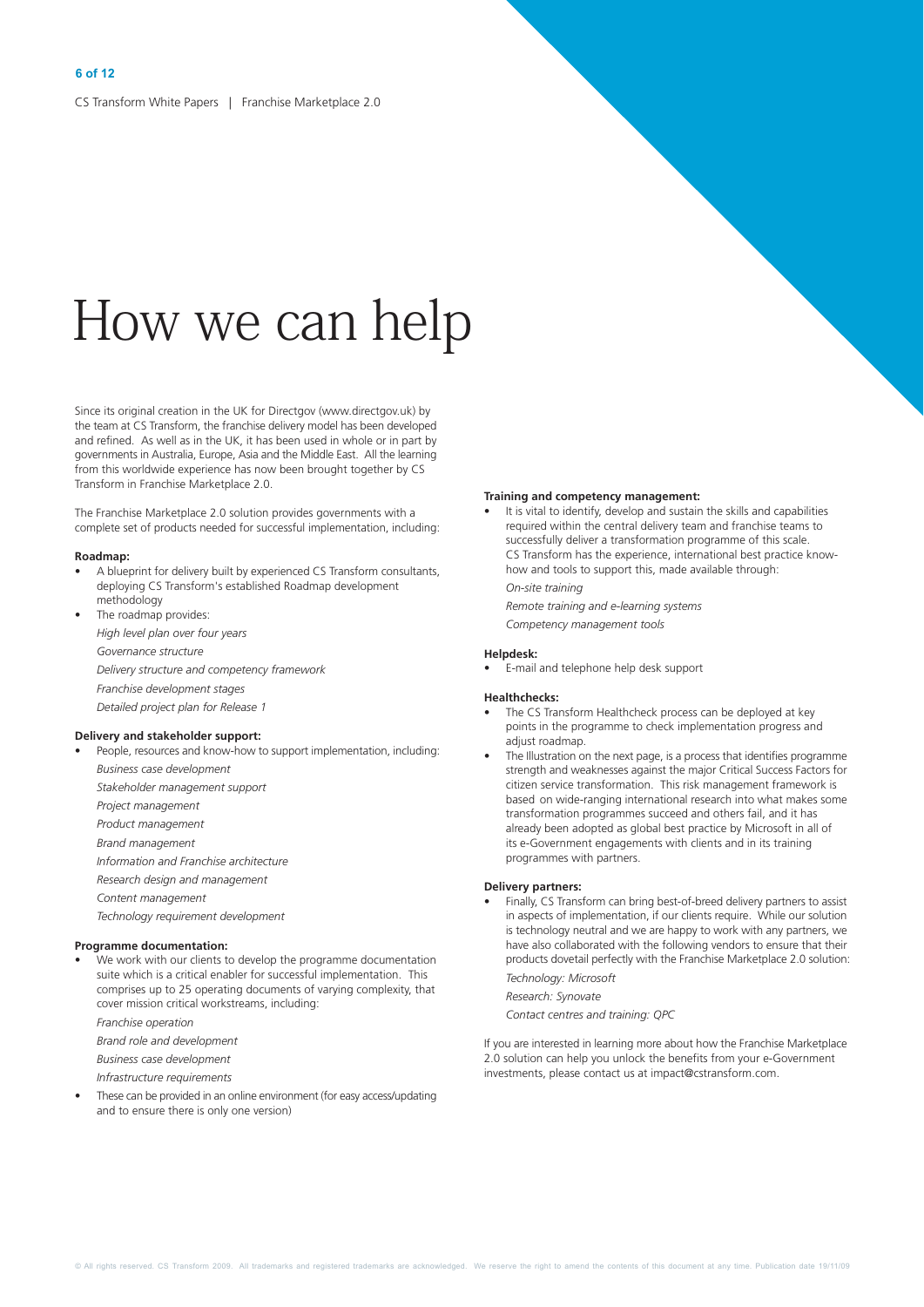#### 7 of 12

CS Transform White Papers | Franchise Marketplace 2.0

#### **Healthchecks**

This process identifies programme strengths and weaknesses against the<br>major Critical Success Factors for citizen service transformation

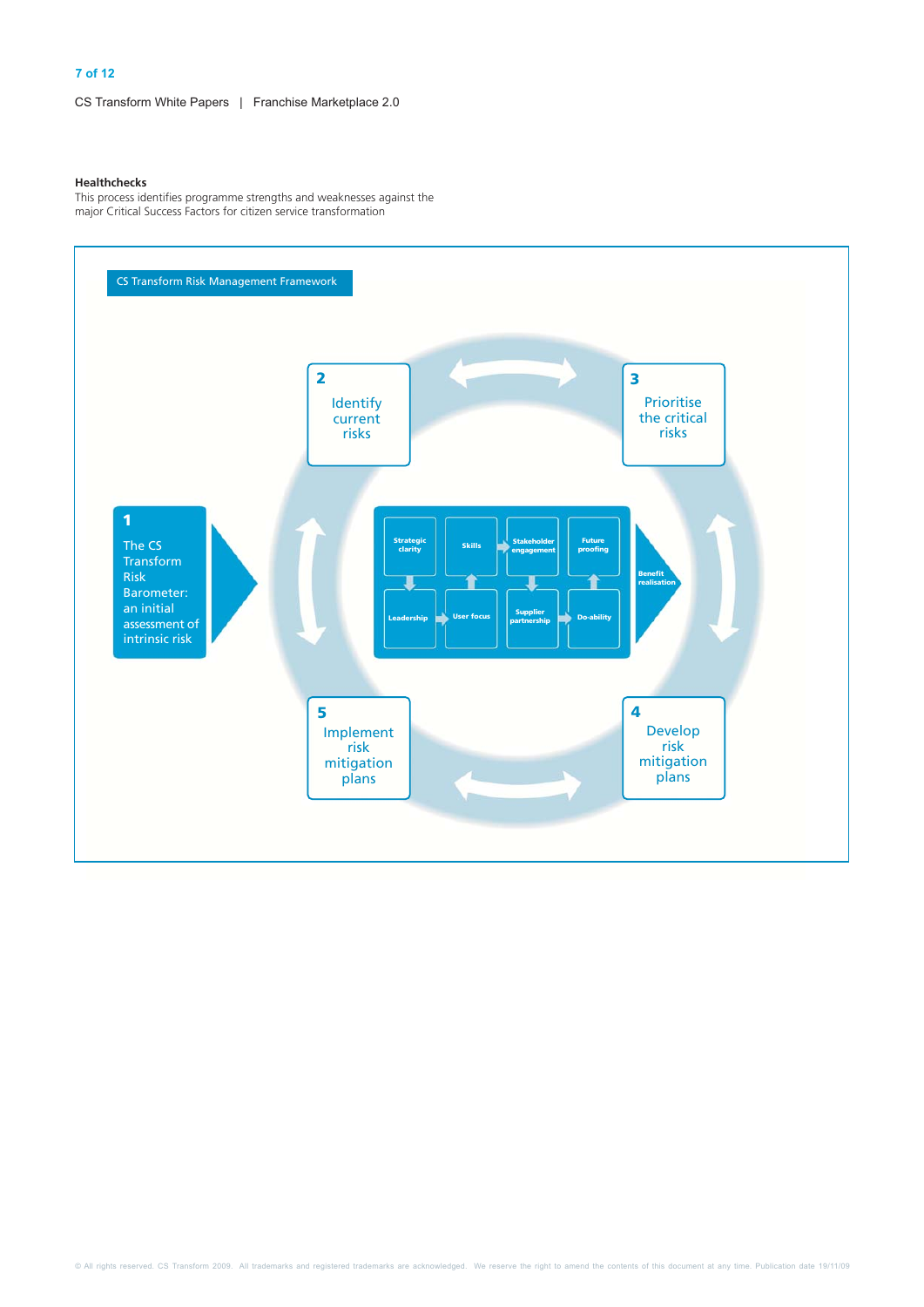## Appendix:<br>Case studies

#### 'Ask just once' Programme - Government of South Australia

| <b>Little State</b>                                                                                                                                                                                                                                                                                                                                                                                                                                                                                      | <b>Be Kenny Wy assessed</b>                                                                                                                                                                                                                                                                                                                                                                                                                                                                                                                                                                                                                                                                                           |                                                                                                                                                                                                                                                                                                                                                                                                                                                                                                                                                                                                                                                                                                                                                                                                                                                                                                                                                         | General Co.                                                                                                                                                                                                                                                                                                     |
|----------------------------------------------------------------------------------------------------------------------------------------------------------------------------------------------------------------------------------------------------------------------------------------------------------------------------------------------------------------------------------------------------------------------------------------------------------------------------------------------------------|-----------------------------------------------------------------------------------------------------------------------------------------------------------------------------------------------------------------------------------------------------------------------------------------------------------------------------------------------------------------------------------------------------------------------------------------------------------------------------------------------------------------------------------------------------------------------------------------------------------------------------------------------------------------------------------------------------------------------|---------------------------------------------------------------------------------------------------------------------------------------------------------------------------------------------------------------------------------------------------------------------------------------------------------------------------------------------------------------------------------------------------------------------------------------------------------------------------------------------------------------------------------------------------------------------------------------------------------------------------------------------------------------------------------------------------------------------------------------------------------------------------------------------------------------------------------------------------------------------------------------------------------------------------------------------------------|-----------------------------------------------------------------------------------------------------------------------------------------------------------------------------------------------------------------------------------------------------------------------------------------------------------------|
| Top 5<br>I Kamere ushada registration or<br>driver's lowers.<br><b>A Concessions Soder</b><br>F Bus, fram and tram timetation<br>> Register a business name<br>· Request a Birth, Death or<br><b>Markage Certificate</b><br><b>Shekolarius</b><br>Countries<br><b>+ 4 to 2 Government</b><br>F Premier and Neusters<br>Business<br>A Deadlery Inform<br><b>A Kary contracts</b><br>Community<br><b>I</b> Dewchorn Retirnal<br><b>F Crisis Falklenes</b><br><b>Faborignal Issuedit</b><br><b>b</b> Grants | <b>Sholght Is.</b><br>Water and the environment<br>Environment and natural resources. Benchng and weste.<br>Water, Climate and energy, Animals<br><b>Engineers</b> and Brance<br>All work, Looking for work, Workplace safety, Information<br>for employers, Money, Pelancial support<br>Arts, sport and labora-<br>Sport and racreation, Entertainment, Facilities, Organisans<br>Health and wellseing<br>Emergencies, Service providers, Services, Infectious<br>dreams, Drugs and alcohol, Resources<br><b>Community Insurance</b><br>Carers, Mousing, DeadyMy, Volunteering, Morrisinal expect.<br>pervices. Moranty<br>Colora: Josefe's and the best<br>Clima. The legal system, Coing to court, Going to prison | Trainport, travel and demoting<br>Public transport and travel. Holoring, Regelration,<br>Leanand, Cyding, Industry earliess, Bizaling<br>Business, industry and itude<br>Starting and managing a business. Cownery and<br>regulation. Engineerig people, Exporting and Importing.<br>finites to prowriment. Business and industry sectors<br><b>Education</b> , skills and learning<br>Fre school, Schools, Leavest school, July learness.<br>University, Disemational students, Indigenous education<br><b>Seaton</b><br>Housing, Help at Noma, Concessions and finances, Health.<br>and wellbared, Ledal moues. Transport, Staying connected<br>Emargamez, salely and infrastructure.<br>Emergericy; Community Safety, Safety at home, Emergency<br>Harcegoment, Utilities, Infrastructure<br>Childrens and your rights<br>Citizen rubbs, Citizen status, Protecting your rights,<br>Property, Renting, Shopper protection, Access for<br>government. | adelaid<br>PAGE OF PRAYDE FUE<br>v<br>welcule to competent<br><b>Big Lorry</b><br>remewryskar<br>vehicle regativation<br>at Australia Post<br><b>CONTRACTOR</b><br>Events<br><b>b</b> Paulet Festival (F)<br>. Hogal: End Highty River Runt (F)<br>P Lights Of Lubertual IF<br><b>I</b> Carola By Candidadel II |

#### Background

In its Ask Just Once strategy document published in late 2007, the Government of South Australia recognized that far-reaching transformation was required. Their Minister for Infrastructure said: "Obsolete approaches must be replaced with new models better suited to the needs of the 21st century. This transformation will require new approaches to almost every aspect of government, from organisational and asset management structures and operating practices to personnel systems and service delivery models. The Government had agreed on an ambitious strategy aimed at the following outcomes:

- Increased Customer satisfaction with Government services
- Increased use of the Internet channel as the primary channel for service delivery
- Reduced cost of doing business with the Government and reduced cost of Government operations

(Source: South Australian Government Ask Just Once strategy document)

#### Implementation

The team at CS Transform helped the Government of South Australia to translate this high level vision into a comprehensive and workable delivery plan, starting with development of a web-based citizen-centric one stop shop.

The CS Transform team developed the vision in the Ask Just Once strategy document into a fully articulated and risk-averse business and channels architecture, with a government-wide implementation plan including:

- a governance structure
- a resource plan
- workstream deliverables, and scope
- a detailed project plan to deliver the first release of the single entry point.

Critical to the roadmap's success was development of stakeholder buy-in to a new organisational and governance model aimed at bridging the gap between the AJO service and the existing legacy businesses within the government. Based on the franchise delivery model developed by the CS Transform team and implemented by them in the UK, Hong Kong, Croatia and Abu Dhabi, this new model allows the South Australian government to deliver content and services in a way that customers want to consume them, without needing to restructure government to do so.

#### **Outcomes and benefits**

The government put in place a comprehensive and effective change management programme following the roadmap development phase that has put it on track to increase take-up of electronic services, increase customer satisfaction, and deliver tangible efficiency benefits across government. The initial deliverable is now live at www.sa.gov.au. Commenting on the impact of CS Transform's transformation roadmap, the South Australia Government's Programme Director for the Single Entry Point programme, Jan McConchie, said:

'Everything that the team at CS Transform said would happen has happened! They are extremely good at handling government people, as they know government inside out themselves. We have successfully used their roadmap to implement their detailed delivery model and have learnt a lot from working with them. I have no doubt they are the leaders in Citizen Centric service delivery."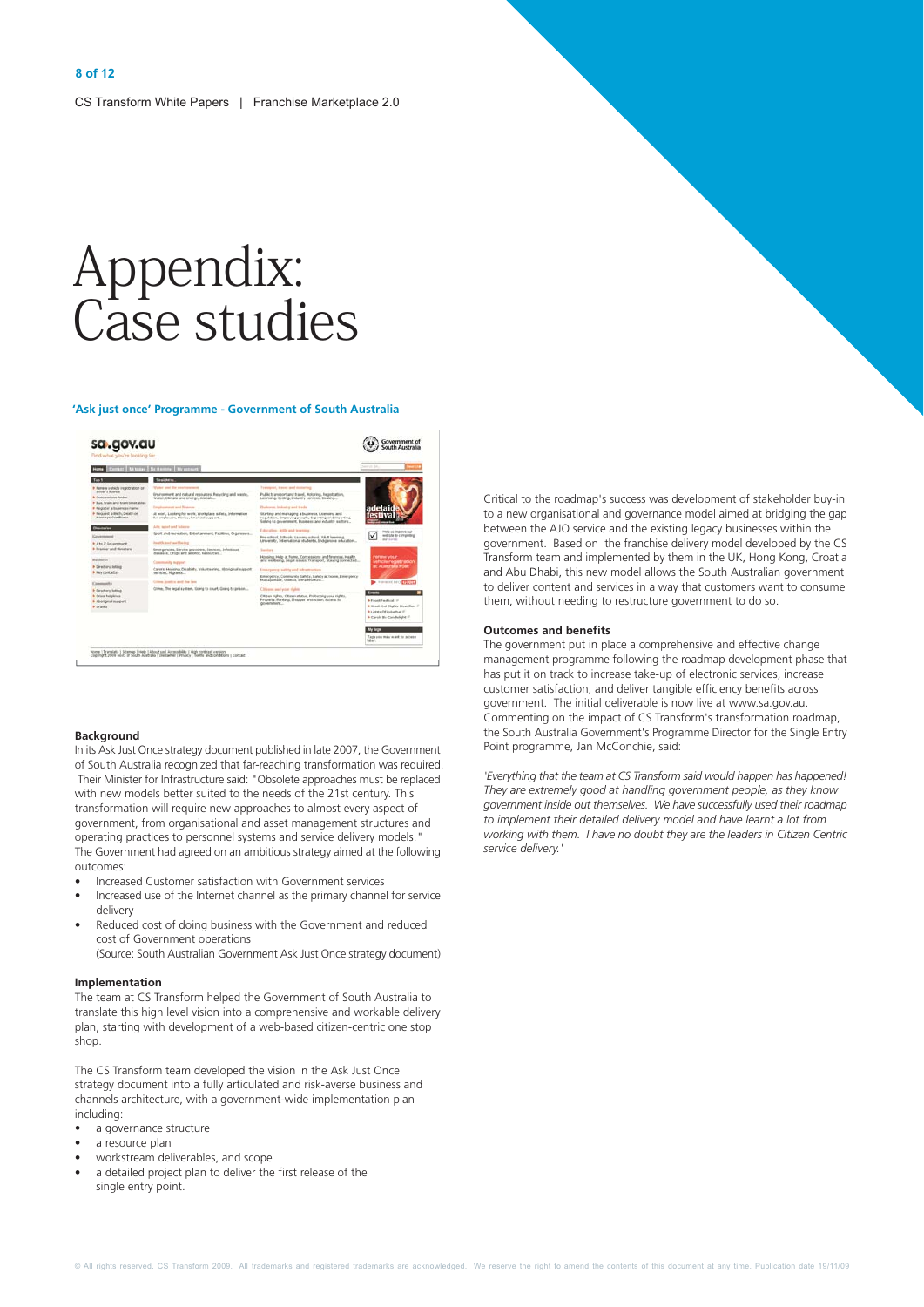## Appendix:<br>Case studies

#### Directgov - UK www.direct.gov.uk



#### Background

Between 2001 and 2004, online public services in the UK were delivered via UKOnline, with thousands of government websites organised around structure of government. The take-up for UKOnline was relatively low.

#### Implementation

CS Transform's Managing Partners, who at the time were the civil servants who ran the UK government's e-transformation programme, designed and implemented Directgov which was launched in 2004. It was the world's first online citizen-centric Single Entry Point using the Franchise model for service delivery.

The Franchise model successfully delivered:

- An effective citizen-centric government in the UK
- Cross-government change and new business processes required to implement a sustainable E-Government
- Improved efficiencies within government departments

#### **Outcomes and benefits**

In 2005, Directgov won a prestigious World Summit Award in E-Government Category.

Efficiency saving has also been achieved within the Government because of Directgov. In the first phase of departmental reviews, 951 websites were considered across 18 central government departments. Decisions have been taken to close 551 (58%) of these websites. Since its launch, Directgov has been achieving high customer satisfaction. Nine out of ten users indicate that they would like to use Directgov in the future and nearly twice as many respondents rated Directgov as 'good' overall compared to UK online (60% awarding a 8-10 score compared to 33% for the latter).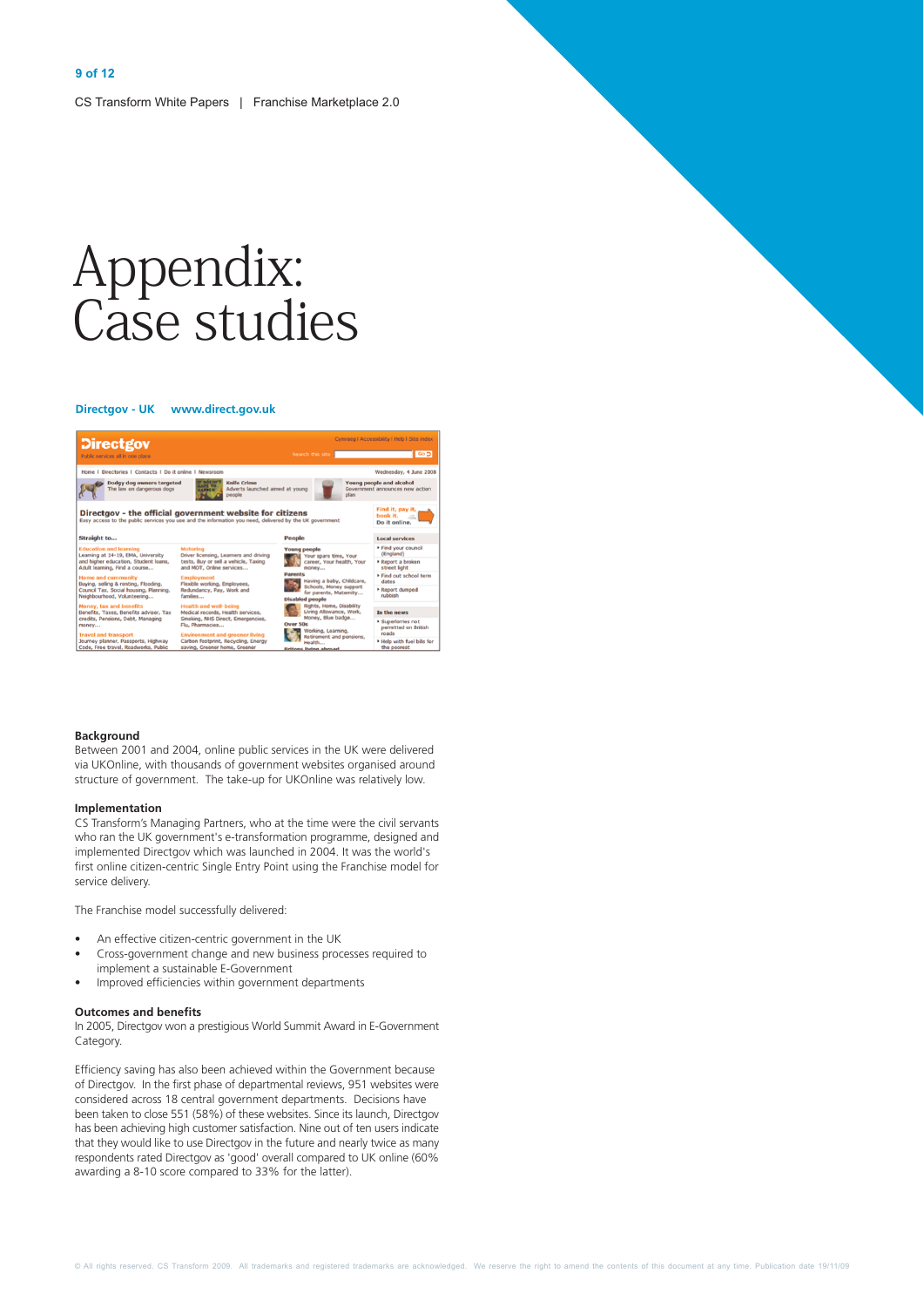## Appendix:<br>Case studies

#### GovHK - Hong Kong www.gov.hk



#### Background

Since 2001, the Government of Hong Kong has delivered information and e-services to its citizens and businesses via three online channels: departmental websites, Government information centre and the ESD Life Portal. In 2004, it was identified that changes and improvements must be made to how Government was delivering online information and e-services because there were accessibility problems for users unfamiliar with departmental divisions and utilization for e-services was relatively low.

#### Implementation

The team at CS Transform was selected to develop a roadmap for the implementation of a one-stop shop for citizen-centric service delivery in Hong Kong. Our roadmap covered specific areas of the franchise model including: branding of the one-stop destination site and marketing; market research; service clustering; stakeholders management; governance; involvement of the private sector; programme management; and service implementation.

#### **Outcomes and benefits**

GovHK was successfully completed in early 2006, with content organised around citizens' interests and needs, and customer engagement throughout the development process. The One-stop-shop continues to drive up usage, currently with 23,000 visitors per day.

Additionally, GovHK has been achieving high customer satisfaction. Over 95% of respondents would recommend GovHK to others and 87% stated that they like GovHK.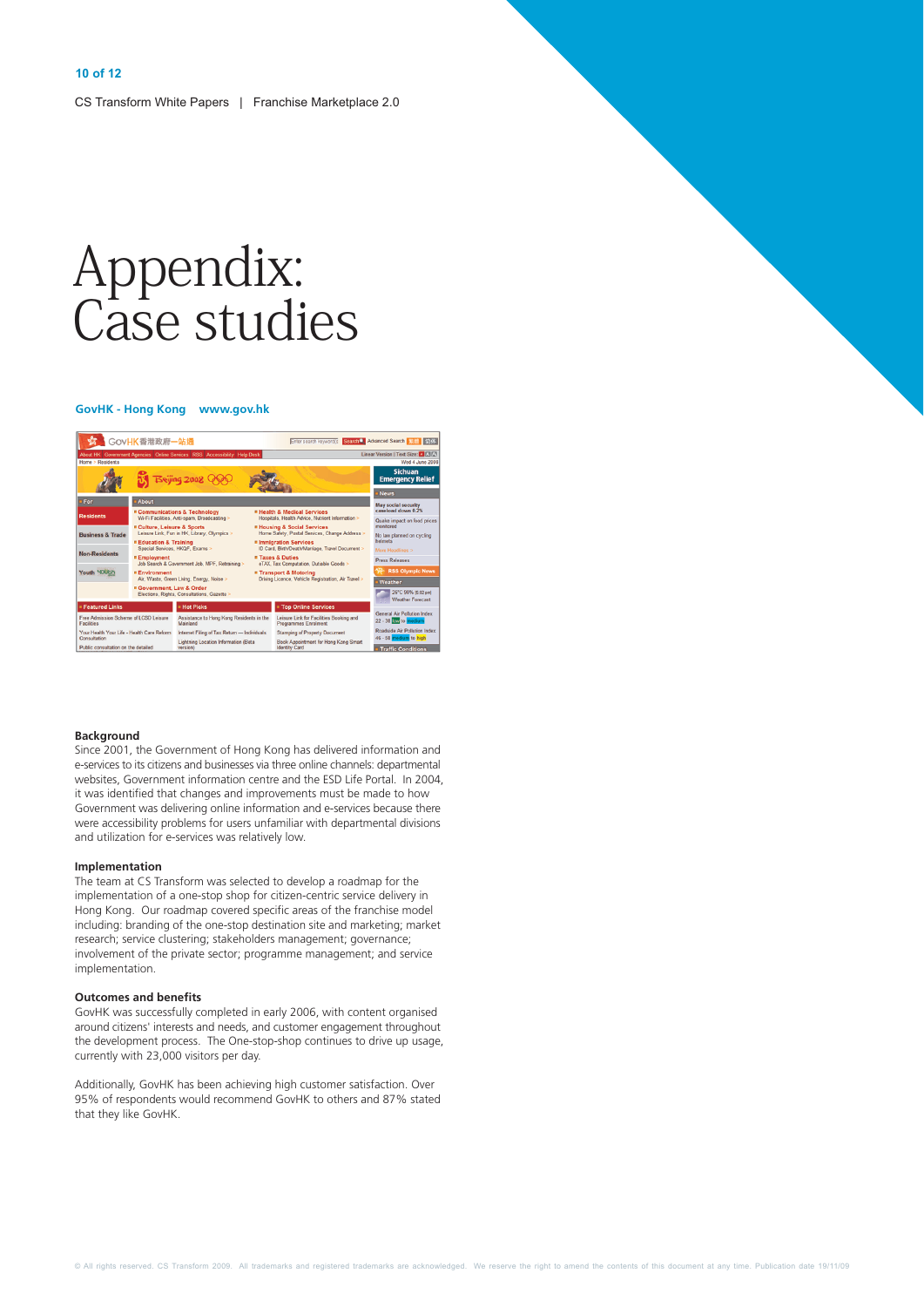## Appendix:<br>Case studies

#### Mojauprava - Croatia www.mojauprava.hr



#### Background

In 2006, Government ministries and agencies in Croatia were at an early stage in online service delivery, and they realised that there were inadequate resources, in terms of number of people and their skills, to successfully deliver information and services online. Large ministries were also facing issues of scale, as they put more and more information online but struggled without the business processes to keep it relevant and up-to-date.

#### Implementation

The team at CS Transform was appointed to develop a roadmap for the implementation of a one-stop shop for citizen-centric service delivery in Croatia. Our deliverables included: a fully described vision for the portal; advice on an achievable product scope; description of the governance, management and delivery structure that can deliver the Single Entry Point ahead of the deadline; a high-level delivery and resource plan; definition and description of each of the workstreams required; deliverables and milestones for each workstream. We also placed a full-time Product Manager in the delivery team to support the Government during the implementation phase on product management and programme management.

#### **Outcomes and benefits**

The first phase of the Croatian national portal for citizen-centric service delivery - Mojauprava - was delivered in a record time of six months. Additionally, it won the best Croatian government site for 2007 in the ninth annual website competition held by a major ICT magazine.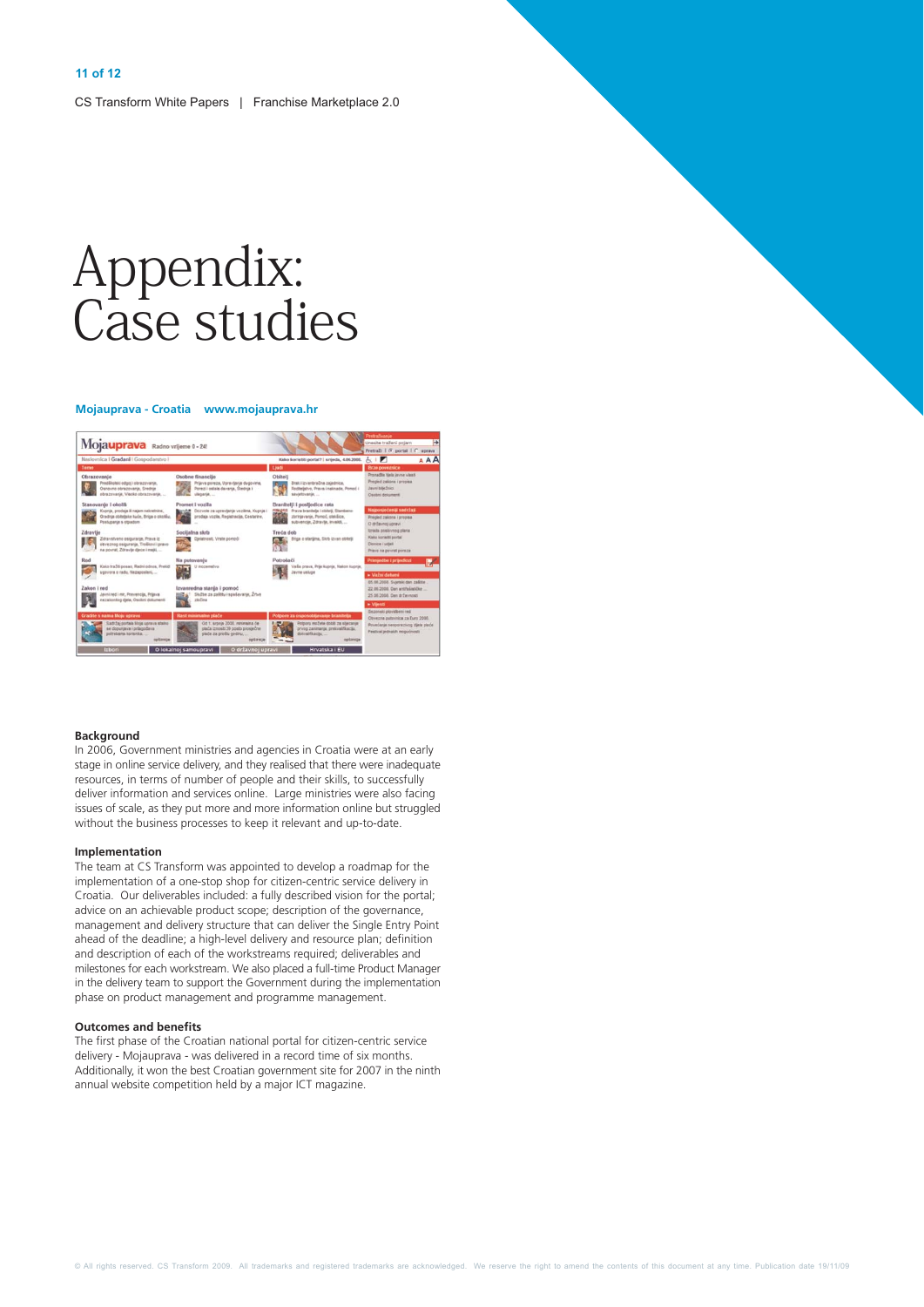## Appendix:<br>Case studies

#### Abu Dhabi www.abudhabi.ae



#### Background

In 2006, the team at CS Transform was appointed by the Abu Dhabi Government to develop the information architecture for the Abu Dhabi Government Portal. Benchmarking was undertaken to review six government portals, including the national portals of Canada, UK, USA and Hong Kong, plus city portals of Brisbane and Vancouver. Using our unique "content footprint" methodology to compare and analyse each of the portals' breadth and depth, we delivered a best practice review of government portals and designed target service portfolio for Abu Dhabi based on the benchmarking research.

#### **Outcomes and benefits**

We also developed Franchise clusters and a detailed information architecture for the Abu Dhabi Government Portal which have been adapted to the specific needs and requirements of Abu Dhabi.